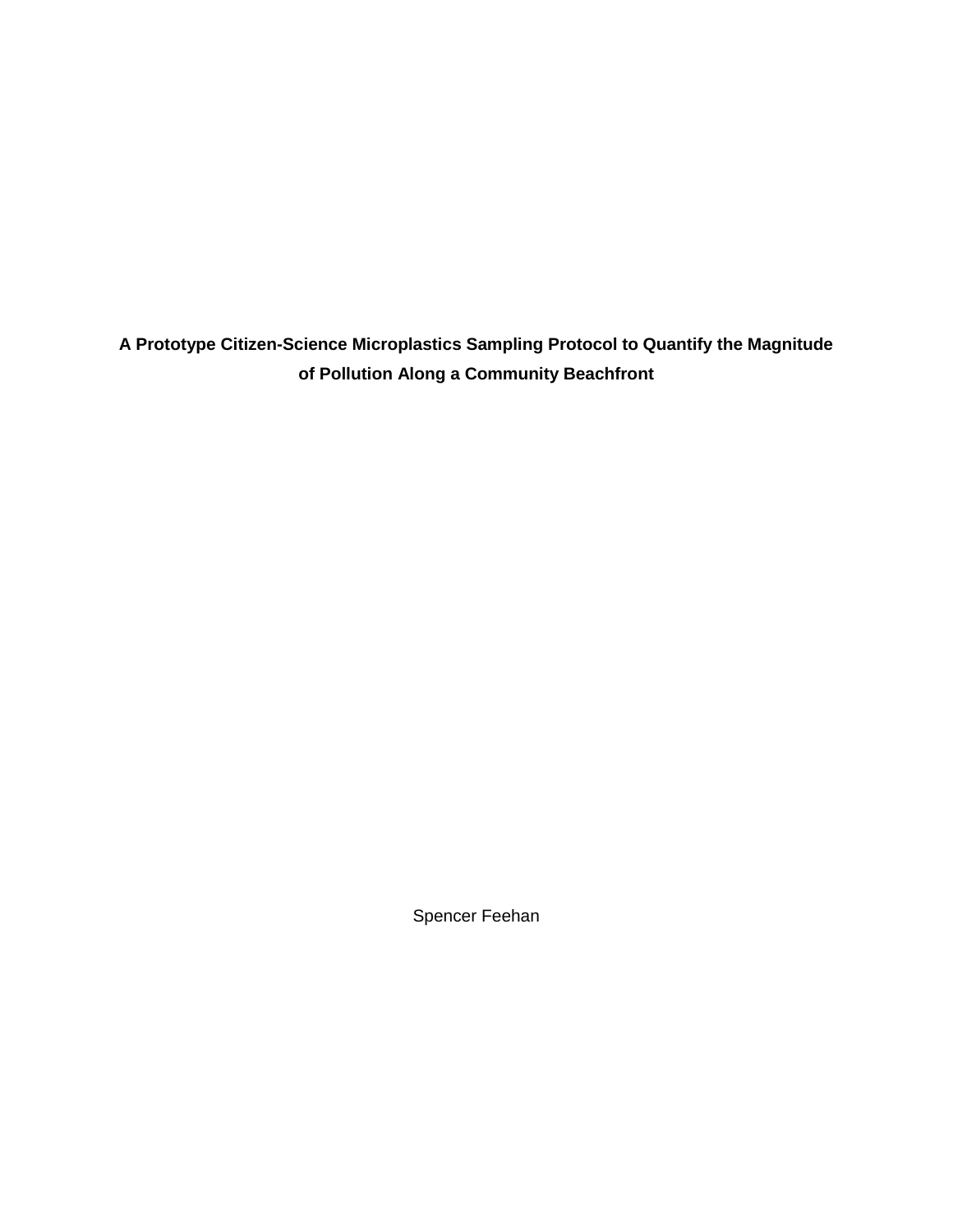#### **Introduction**

In March 2019, a young Cuvier's beaked whale washed ashore in the Davao Gulf of the Philippines. This whale died from starvation, and after an autopsy opened its viscera, 88 pounds of tangled plastics and garbage were found (Borunda, 2019). Simultaneously, the Pacific Garbage Patch, a conglomeration of plastic bottles, trash, straws, and netting, double the size of France, continually and inexorably expands in mass. Despite the prevalence of plastics pollution in news media, the pollution is ignored and we continue with the glut of plastics consumption. As international efforts to curb plastic garbage remain stagnant, the plastics break down into smaller and smaller pieces, where they continue to infiltrate and poison the environment (National Geographic Society, 2012).

Microplastics are now the most prevalent form of debris in oceanic and freshwater bodies (Masura, Baker, Foster & Arthur, 2015). These particles, which range in size from a sesame seed (5mm) to smaller, enter the environment via runoff and break down into minute particles through mechanical, biological, and oxidative degradation. When a plastic particle enters the environment, the toxins it has absorbed diffuse into the soil and water (Lamizana, n.d.). Ingested by marine life, these particles have a high chance of traveling up the marine food chain (Masura, Baker, Foster & Arthur, 2015).

Generally speaking, there are three main categories of microplastics. Microbeads are a type of microplastic that are manufactured to be used mainly in wash-off cosmetics (acne face wash and face masks), personal care, and cleaning products. As they are not captured by most wastewater treatment systems, microbeads infiltrate bodies of water thereby harming the environment (Plastic microbeads, n.d.). Microfibers are a plastic particle found in all synthetic fiber clothing, most commonly polyester. At the molecular level, these fibers look like strands of hair. When washed, microfibers are released from the clothing and bypass filters in the average washing machine, and ultimately, end up in waterways (The Story of Microfibers, n.d.). All other types of plastics, ranging from car tire remnants to decomposed water bottles are categorized under the term microplastics.

A two-year study conducted by The National Oceanic and Atmospheric Administration (NOAA) Marine Debris Program and The National Park Service quantified microplastics throughout many national parks in the United States. Results from the study of parks in the Northeast (i.e. Fire Island National Seashore and Gateway National Recreation Area (Staten Island)) revealed that at the Fire Island site, an average of 106.3 microplastics particles per kilogram of sand were collected. Additionally, in Staten Island, an average of 88.8 microplastics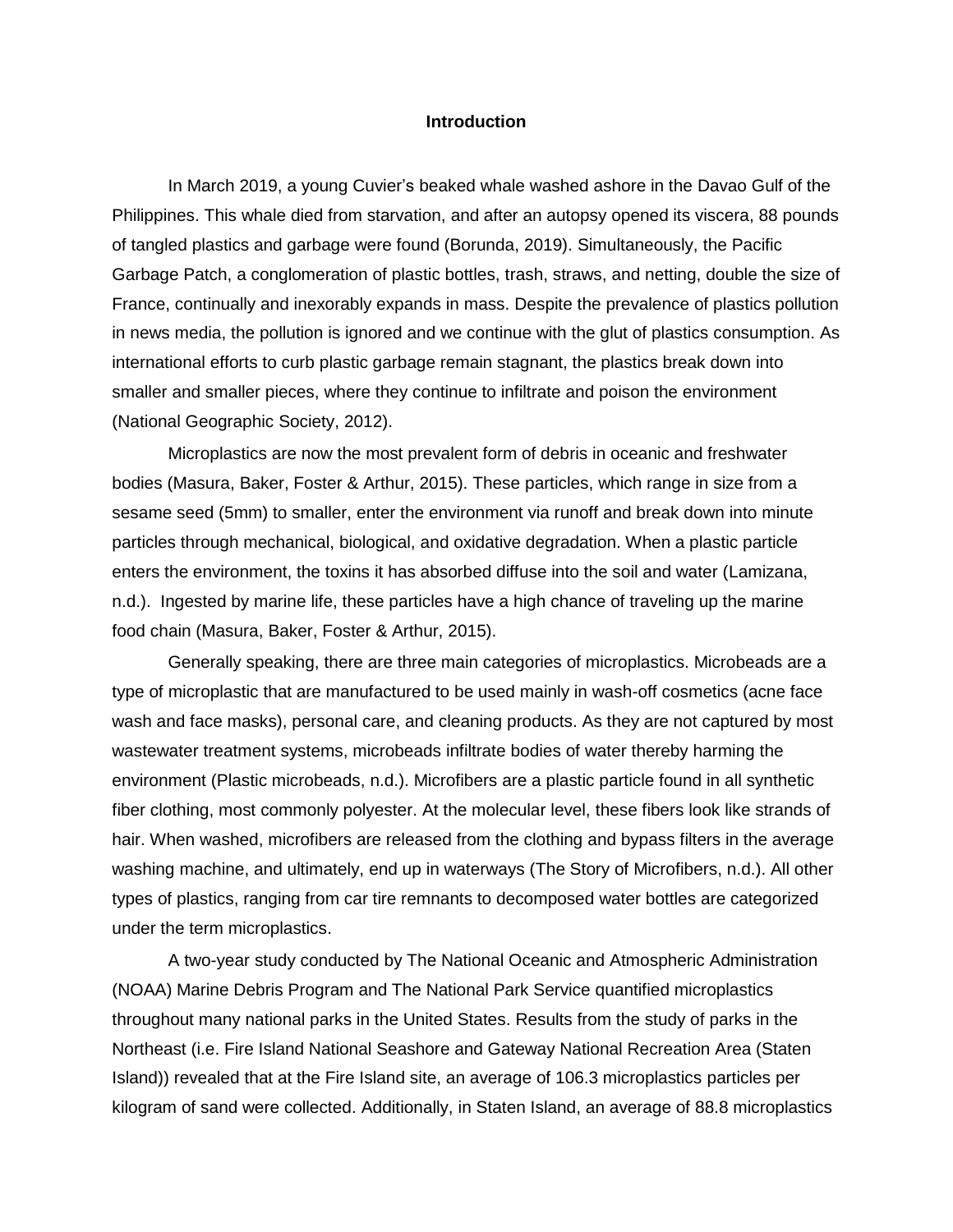particles per kilogram of sand were collected (Whitmire & Van Bloem, 2017). The conclusion that every single national park had some level of microplastics pollution abundant within its ecosystem means that they are ubiquitous in water throughout the world. The amount of microplastics was location dependent: the least amount of microplastics were found in national parks in Arkansas, and the most were found in The Great Lakes and The Apostle Islands National Lakeshore. Regardless of amount, all of these sites have a dangerous amount of plastics. The source of these microplastics is generally waste from urban areas, mainly wastewater discharge (Yu & Ladewig, 2017).

Research conducted by Magadini et al. (2018) on New York's faunal ecosystem found that microplastics pollution had infiltrated the food chain. Following oxidation and filtration of marine samples, the researchers used UV spectroscopy to categorize and count the number of plastics. FT-IR spectroscopy confirmed the types of microplastics present in the samples and results showed that both bottom feeders like clams and mussels, and mummichog fish had ingested hundreds of counts of plastic particles. Current research is still being conducted on the potential effects of microplastics on marine life. After ingestion by fish and shellfish, microplastics and the chemicals they contain travel the food chain where they may be ingested by humans raising concerns about potential human health impacts (Smith, Love, Rochman & Neff, 2018). Plastic particles can absorb harmful substances and act as a pathway for disease and environmental toxins (Lamizana, n.d.). Most plastics contain endocrine disrupting chemicals (most prevalently Bisphenol A) that, when digested, can have adverse effects on the individual (Chen, 2019). These disruptors can cause cancerous tumors, birth defects, and other developmental disorders (Lamizana, n.d.).

The growing concerns about microplastics pollution has led to local legislative action. As recently as 2016, Suffolk County (New York) passed a law charging customers for plastic bags, following the rationale that only 2% of plastic is recycled with the remainder "clogging up waterways and roads" (Newsday, 2018). Despite customer dissatisfaction, since 2017, the use of plastic bags in bags was down 81.7 percent, about 1.1 billion bags (Parrish, 2019). No known laws exist for Nassau County nor from New York City or New Jersey, the closest areas to the Long Island South Shore in the tristate region. National efforts have banned plastic bag usage in six states (see appendix 1), in the Northeast and West Coast (Gibbens, 2019).

Research has demonstrated that microplastics are both abundant and ubiquitous to marine environments, with the NOAA study quantifying microplastics at several locations close to my home. As a concerned community member, my research goals for this experiment included a naturalistic survey assessing the magnitude of microplastics pollution in a marine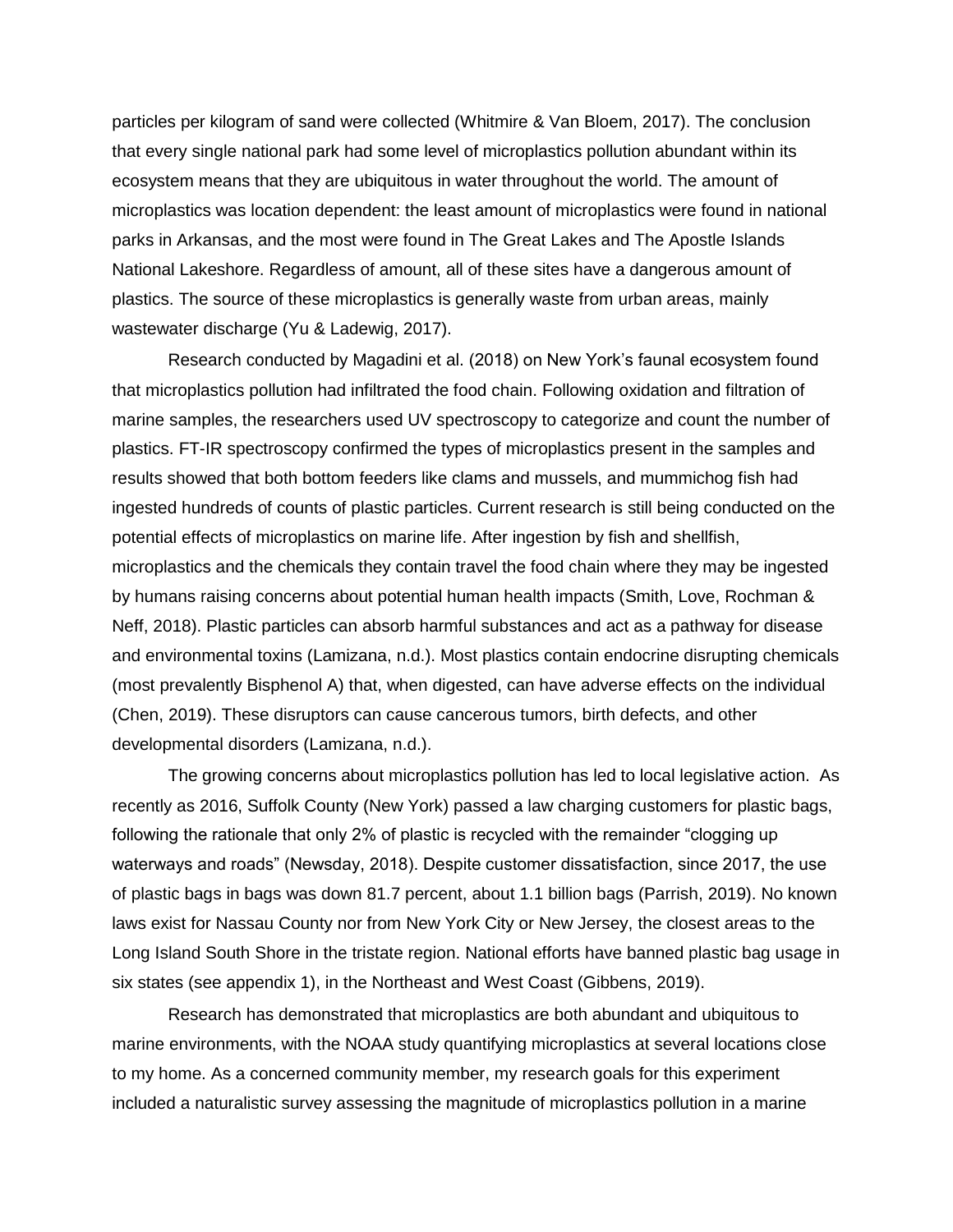ecosystem near my community and whether the measured quantities of microplastics pollution was associated with human population densities. I collected mole crabs (*Emerita analoga*) to quantify microplastics in their gastrointestinal tract.

# **Experimental Goals and Hypotheses**

This experiment involved a naturalistic survey assessing whether microplastics pollution (particles < 5 mm) may be associated with the health of marine ecosystems. My study focused on quantifying the accumulation of microplastics in Emerita tapoida. I hypothesized the following:

1- As I sampled westward along Long Beach (noting its proximity to New York City, increasing population density, and more entry points for plastic waste) I would find larger numbers of microplastics inside the mole crab samples.

2- The number of microplastics would increase with the size and age of each mole crab, as older mole crabs would filter more content from the environment and thus, ingest more plastics pollution.

### **Methods**

**Mole Crabs (verified as** *Emerita talpoida* **through DNA barcoding) were selected as the target organism.** Inhabiting the swash zones of sandy beaches, mole crabs burrow into the sand, awaiting the receding waves as an opportunity to secure their food (carcasses, smaller crabs, mollusks, worms, algae, plankton) (Deane, 2019). These marine invertebrates feed on organisms ranging from .004mm to 2mm in diameter and are themselves prey to fish and birds (The Pacific Mole Crab, n.d.).

**Samples Collection.** With written permission from the town council<sup>1</sup>, we selected two areas: **Lido Beach** (T40°35'07.9"N, 73°37'08.0"W) and **Long Beach** (40°34'58"N, 73°41'02"W and 40°34'57"N, 73°41'29"W).

<sup>1</sup> *The beach below the natural ordinary high water mark is public trust property and therefore anyone including you can be on the beach. It sounds like you will take just small samples and*  especially if you are going to replace them, the town should have no objection. If you could send *me the results of your study, I would appreciate it as I am a bit of a science nerd with a special interest in Lake Michigan. Robert LeMay*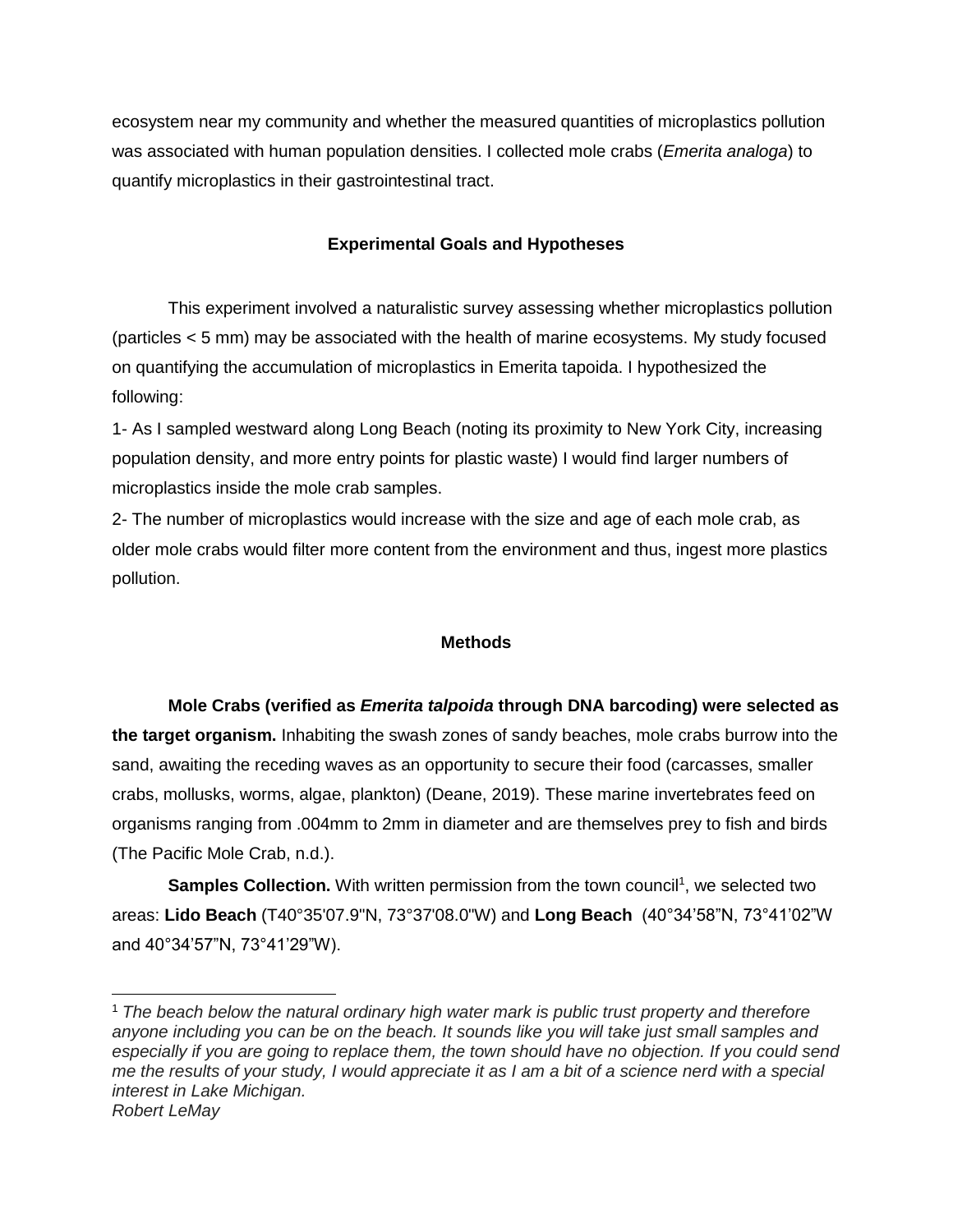I constructed a core sample collector (see appendix 2) following the directions outlined by Tufts University and collected two cores six meters from the water line (University, T, n.d.). No invertebrates were found using this method and I transitioned to a 10" straining pan. Standing in the swash zone, I waited for the wave to recede and placed an edge of the strainer 2-3 inches deep in the sand. The receding wave washed through the mesh, depositing sand, shells and debris. I sifted through the sand and isolated the mole crabs which were stored in 99% ethyl alcohol and frozen.

## **Quantifying Microplastics**

### *Isolating the GI Tract*

Specimens were weighed and measured before dissection. The average weight of the mole crab was 1.16g and the average weight of the GI tract was 0.04g. Following the procedure of the UC Santa Cruz Physical and Biological Sciences guide for dissecting Emerita analoga, the specimen was placed on the ventral side, distal end oriented to the left of the dissection plate. Incisions were made from the dorsal to the ventral side, isolating the spiral diverticulum, the midgut, the accessory intestinal tube and the intestine (Dissection of Decapod Crustacean, n.d.).

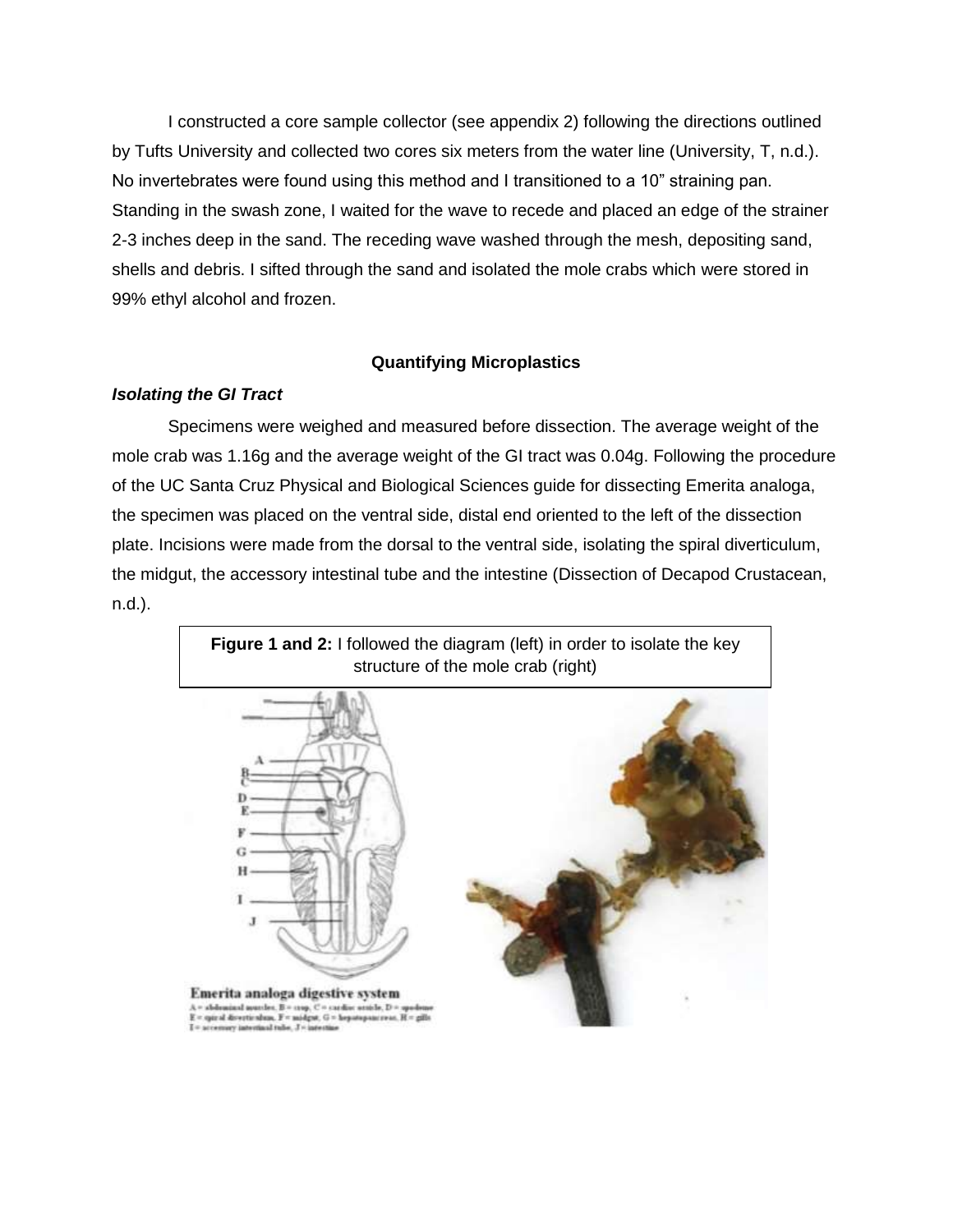### *Isolating, Staining, and Imaging Microplastics*

For the first round of collections (24 samples), I adapted protocols published by NOAA (2015) and the University of Washington (Hydrogen Peroxide Procedure, n.d.). I placed the isolated GI tracts into plastic centrifuge tubes and added 20 µl of 30% hydrogen peroxide. Containers were incubated in a VWR WB02 water bath at  $74^{\circ}$ C until no organic material was visible. The liquid was then filtered through GF/F 25mm filter paper and left to evaporate, leaving the plastics on the filter paper.

Nile Red is a lipophilic fluorescent dye, which when used for staining the microplastics, "absorbs onto plastic surfaces and renders them fluorescent when irradiated with blue light" (Maes, 2017). I placed the filters onto a glass well-plate and added 10mL of 0.01g nile red in acetone solution. When staining with Nile Red, "different types of plastic displayed different fluorescent colours" (Maes, 2017).

Under the UV microscope, I noticed that there was still a large amount of undigested tissue in the form of lipids which may have been a result of using hydrogen peroxide which is better at dissolving protein than lipids. Consequently, the samples were soaked in a solution of 15% sodium hypochlorite to allow for the digestion of any remaining lipid tissue.

As the samples were held and digested in plastic containers there may have been contamination of plastics from the container. As a result, I collected an additional nine samples with the same procedure, three from each the previous locations, with the following changes to minimize the chance of plastics contamination and to promote a more uniform digestion of samples:

- I used only glass containers to hold the crabs and contents
- During the digestion process, I used 15% sodium hypochlorite instead of the 30% hydrogen peroxide.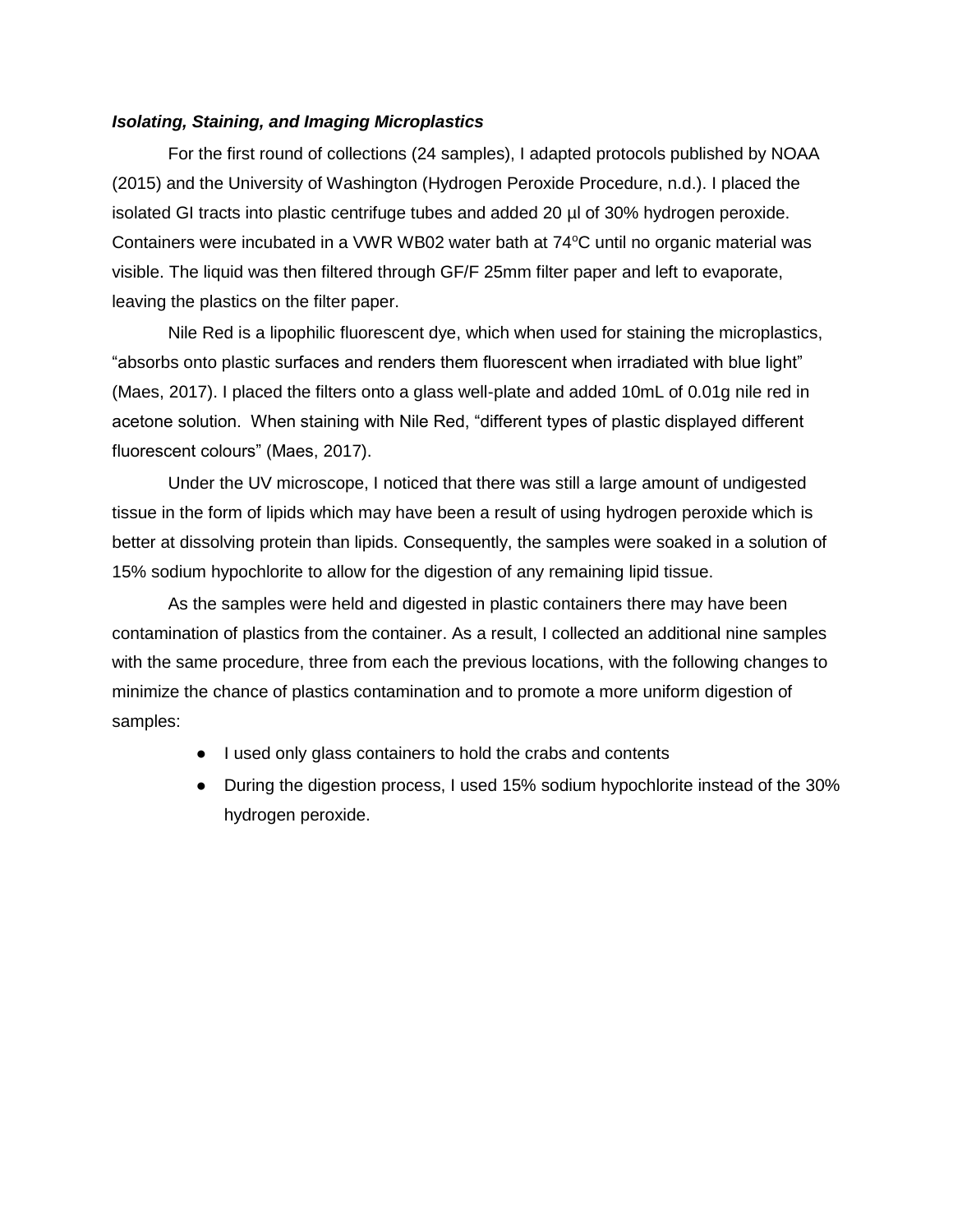# **Quantifying Microplastics**

I viewed each sample under a UV microscope and counted the number of microplastics by category: microbead, microfiber, microplastic.



**Figures 3 and 4:** I followed the same procedure for viewing slides under the UV microscope (left). Images of microbead, microplastic, and microfiber from left to right (below).



### **Results**

# *Bioinformatics using DNA Subway*

Results suggested that the closest match for the crabs was *Emerita talpoida*, the Atlantic Mole Crab (Emerita talpoida, 2018). Although close matches included *Emerita portoricensis* and *Emerita analoga*, these species of mole crab are non-native to the East Coast, instead inhabiting Puerto Rico (Puerto Rican sand crab, 2018) and the American West Coast, respectively (Emerita analoga, 2018).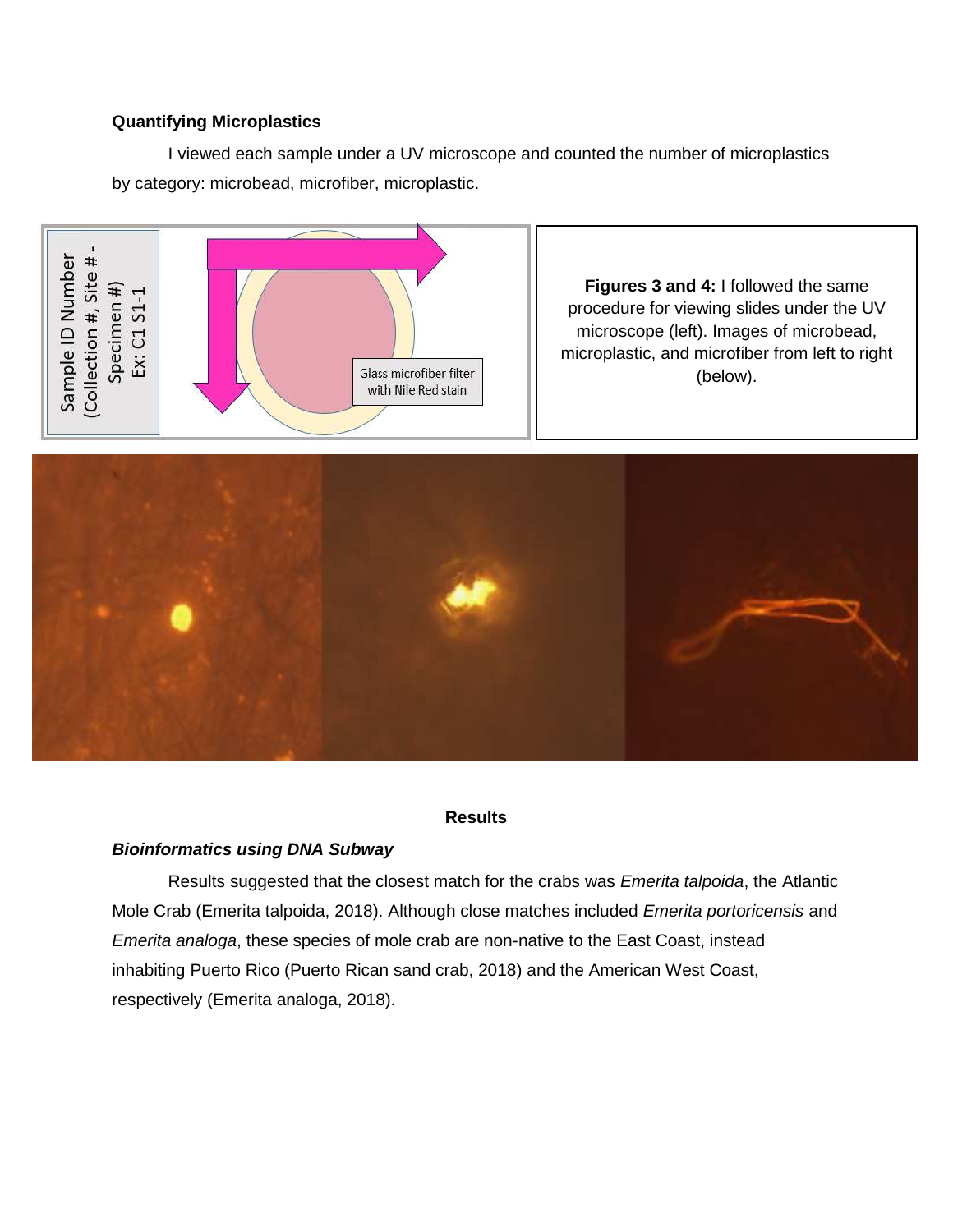# *Microplastics Counts*

All three types of microplastics were found across the locations, non-bead/non-fiber microplastic particles were the most common form of pollution found in the samples across the sites. Microbeads were the second most form of pollution found.

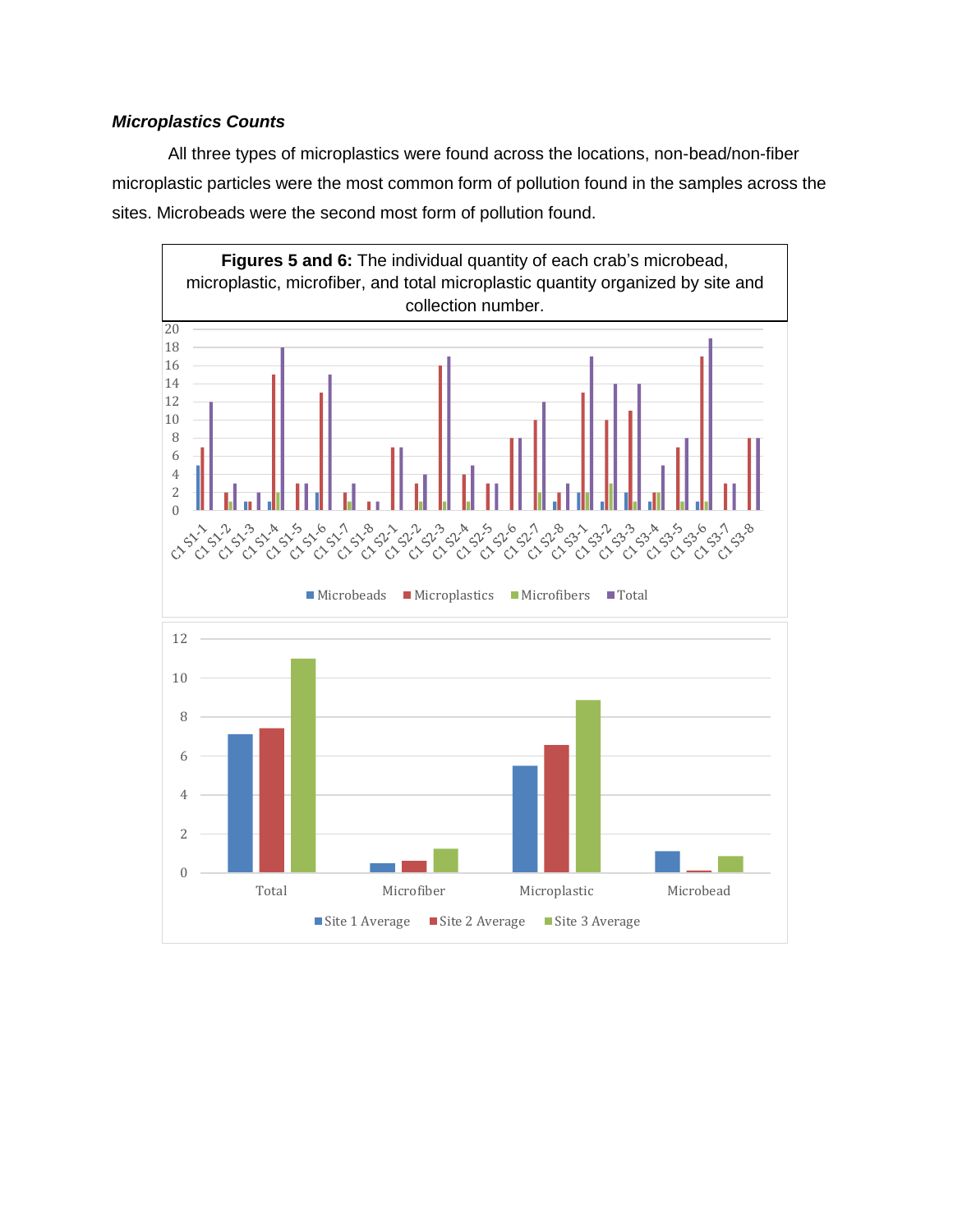|                                                                                                                                                                                                               | Total | Microfiber   | Microplastic  | Microbead    |
|---------------------------------------------------------------------------------------------------------------------------------------------------------------------------------------------------------------|-------|--------------|---------------|--------------|
| Site 1 Average (SD) 7.125 (6.749)                                                                                                                                                                             |       | 0.500(0.756) | 5.500 (5.606) | 1.125(1.727) |
| Site 2 Average (SD) 7.429 (4.926)                                                                                                                                                                             |       | 0.625(0.744) | 6.571 (4.719) | 0.143(0.354) |
| Site 3 Average (SD) 11.000 (5.806)                                                                                                                                                                            |       | 1.250(1.035) | 8.875 (4.998) | 0.875(0.835) |
| Figure 7: The averages are shown per site, as a total of all microplastics,<br>microbeads, microplastics, and microbeads. Although statistically<br>nonsignificant, Site 3 seemed to have more microplastics. |       |              |               |              |

ANOVA analyses comparing total microplastics across each site were non-significant at the *p* < .05 level nor were any correlations found at the *p* < .05 level between total microplastics, the individual types of microplastics, and bodyweight and GI tract weight.

#### **Discussion**

Results indicated no significant differentiation between microplastics pollution across each site. When controlled for the size of the crabs, each site had approximately the same amount of plastics. Though statistically nonsignificant, I found that the greater the mass of the crab, the more plastics it contained. This may be a function of age as the older the crab, the more food and consequently, the more plastics it would ingest. Research by Watts (2014) has shown that microplastics are retained in the body of the crab for up to 14 days following ingestion. The main predators of sand crabs are fish, seabirds, and shore birds (Sand crab, n.d.) and therefore, further investigation is warranted into whether these animals also have plastics in them and if so, the quantity of those microplastics. As the microplastics move higher up the food chain, the prospect of these microplastics being consumed by humans raises concerns for and the need for future research on potential health risks.

#### **Implications for Human Health**

Studies show that every item intended for human consumption may contain microplastics particles in some form. People ingest about 70,000 microplastics annually from drinking water and eating food. People who drink solely out of plastic water bottles can potentially ingest an additional 90,000 microplastics per year (Safina, 2019).

Microplastics absorb toxins such as PCBs found in polluted waters (Christensen, 2017). These PCBs can lead to increased rates of melanoma, liver cancer, gallbladder cancer, biliary tract cancer, gastrointestinal tract cancer, and brain cancer, and may be linked to breast cancer (Clearwater, n.d.). Another pollutant found in these plastics is Bisphenol A (BPA). BPA is is a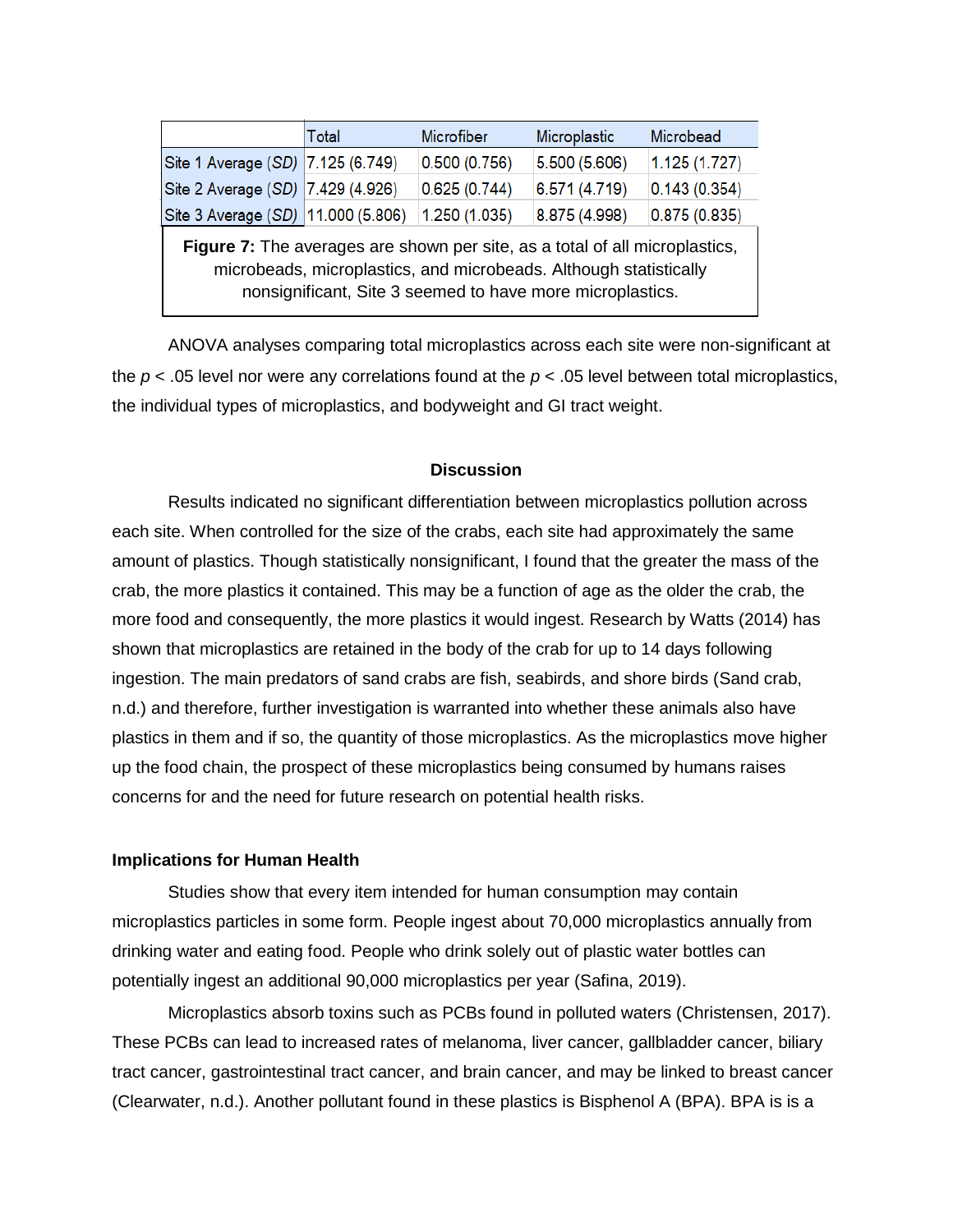building block used in polycarbonate plastics. This chemical is an endocrine disruptor, possibly influencing multiple endocrine-related pathways (Rubin, 2011). When humans catch fish for consumption, they may unknowingly eat the plastics and the toxins these plastics carry. The average adult human consumes about 70,000 microplastics particles per year in their body (Science Daily, 2019). Research has found that microplastics can infiltrate organisms from the GI tract. When examining the microplastic consumption of mussels, Brown (2008) discovered that the plastics had entered the circulatory system. Further research needs to be conducted to determine whether these plastics can infiltrate the bloodstream of other organisms including humans.

#### **Future Efforts and Research**

The remainder of the jetties on the beach should be sampled, collecting the same specimens to document any long-term changes in biodiversity and microplastics pollution.

Researchers should sample at least three additional jetties, maintaining consistency with the equipment (use of straining pan) and procedures. I recommend that students collect a minimum of five (5) crabs of adequate size (around 3.175 cm in length) from each site. Future collections should consider spacing collection locations significantly far away from one another and collecting data in a longitudinal study from many locations over a series of months or years along the beach from end of Long Beach to the other. I also recommend that future researchers collect sand from each of the sampling locations so that microplastics can be isolated from the sand and counted in order to establish possible correlations between the microplastics in the sand and the organisms.

Researchers should use the dissection outline prescribed by PBSci, isolating and storing the GI tract of each sample and digesting them sequentially in 30% hydrogen peroxide followed by 15% sodium hypochlorite. When plastics quantification is conducted, researchers should locate any bright spot on the filter stained with nile red, which indicates a plastic. Microbeads appear as circular bright spots, microfibers look like bright red or green strings, and microplastics are any other shaped bright spot on the filter.

Future efforts must translate research into meaningful and immediate change that connects the scientific community, local governments, and citizens, and directs them toward reducing the vast quantity of plastic pollution in our environment. I propose the following research pipeline: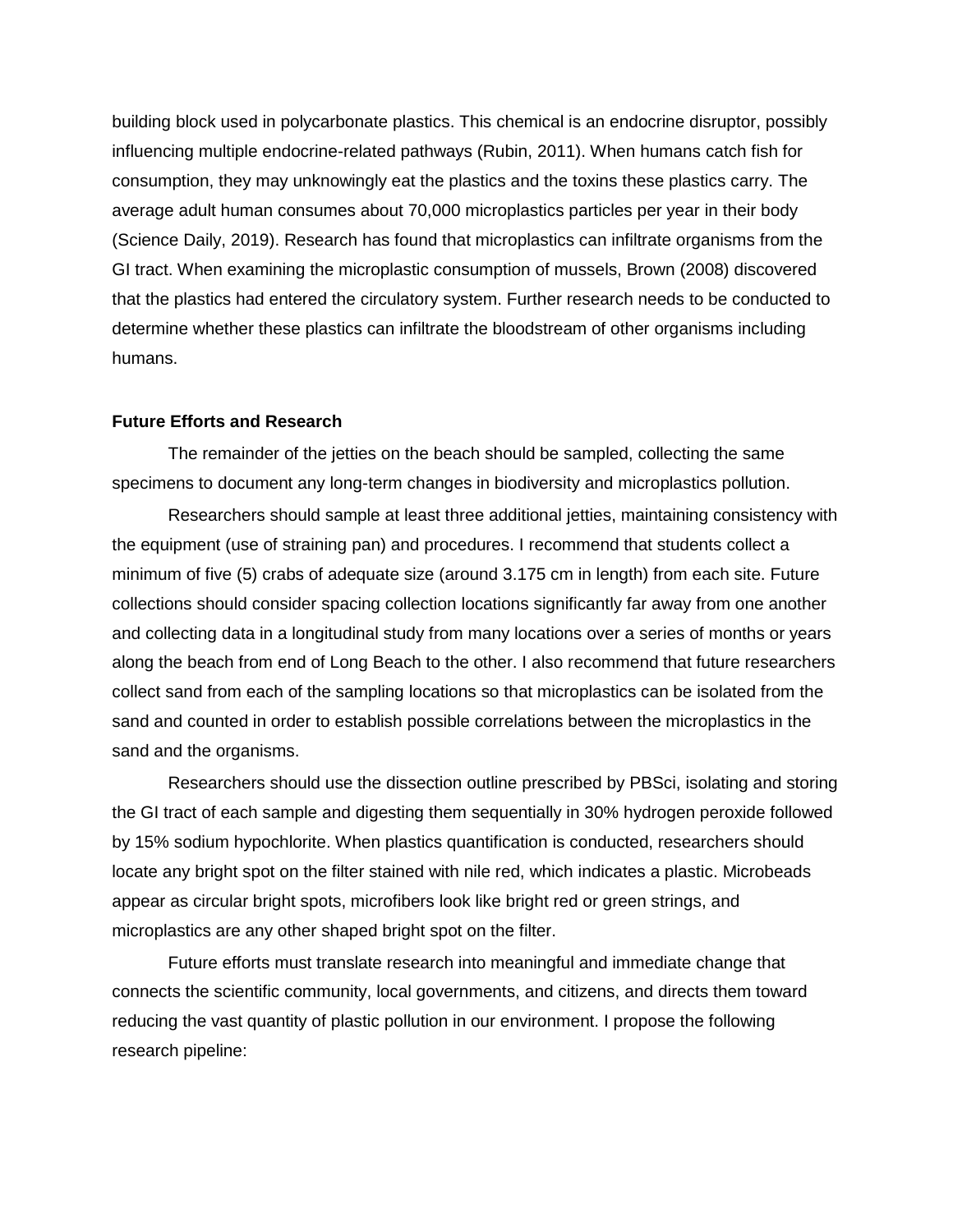# **1. Research must continue measuring the prevalence of microplastics in the environment.**

Future studies should promote a clearer understanding of the amount of microplastics in the environment so that the public can be informed of the full magnitude of microplastics pollution. The soil, groundwater, and oceans all need to be studied and closely monitored. This methodology should be applied to shoreline communities beyond Long Beach as beachgoers deserve to know their potential exposure to microplastics in the sand and water. Further research must examine the bioaccumulation of microplastics across Long Beach's marine and terrestrial food chains and its possible transmission to the residents of this community. Regardless of whether science rejects or affirms the danger of plastic pollution, the public needs to be informed of how individuals can contribute to limiting their role in adding microplastics to the environment.

# **2. Research must identify vectors of entry for microplastics into the environment.**

The accumulation of microplastics in the environment is the consequence of years of ignorance and inaction toward limiting plastics use.

**Plastic disposable ware.** The constant cycle of producing and plastic cutlery is a main factor in environmental pollution. These single use forks, knives, spoons and straws end up in the environment after disposal. The constant cycle of producing and disposing is a main cause of ocean pollution.

**Shipping Routes.** Because organisms latch onto ships, the routes the ships travel should be examined to determine the impact these routes have on plastic pollution. Organisms that have previously ingested plastics carry these plastics to foreign destinations, once eaten by larger organisms, the plastics will continue up the food chain.

*Clothing in the wash.* More than ever, clothing is made up of plastic materials; polyester, nylon, and acrylic, in particular, make up about 60% of the material used in our clothing production. When washed, these microscopic fibers enter the sewage system-- there is no micro-filter in our washing machines-- and inevitably end up in our oceans. In one typical wash cycle, more than 700,000 fibers could be released (Resnick, B., 2019). A straightforward solution to this issue is to have people buy clothing made from natural-fibers, but this would be difficult to enact and enforce. Another solution would be to design a filter in a washing machine, similar to a lint trap in the dryer. This filter would need to filter plastics at a microscopic level, and allow water to pass through with ease.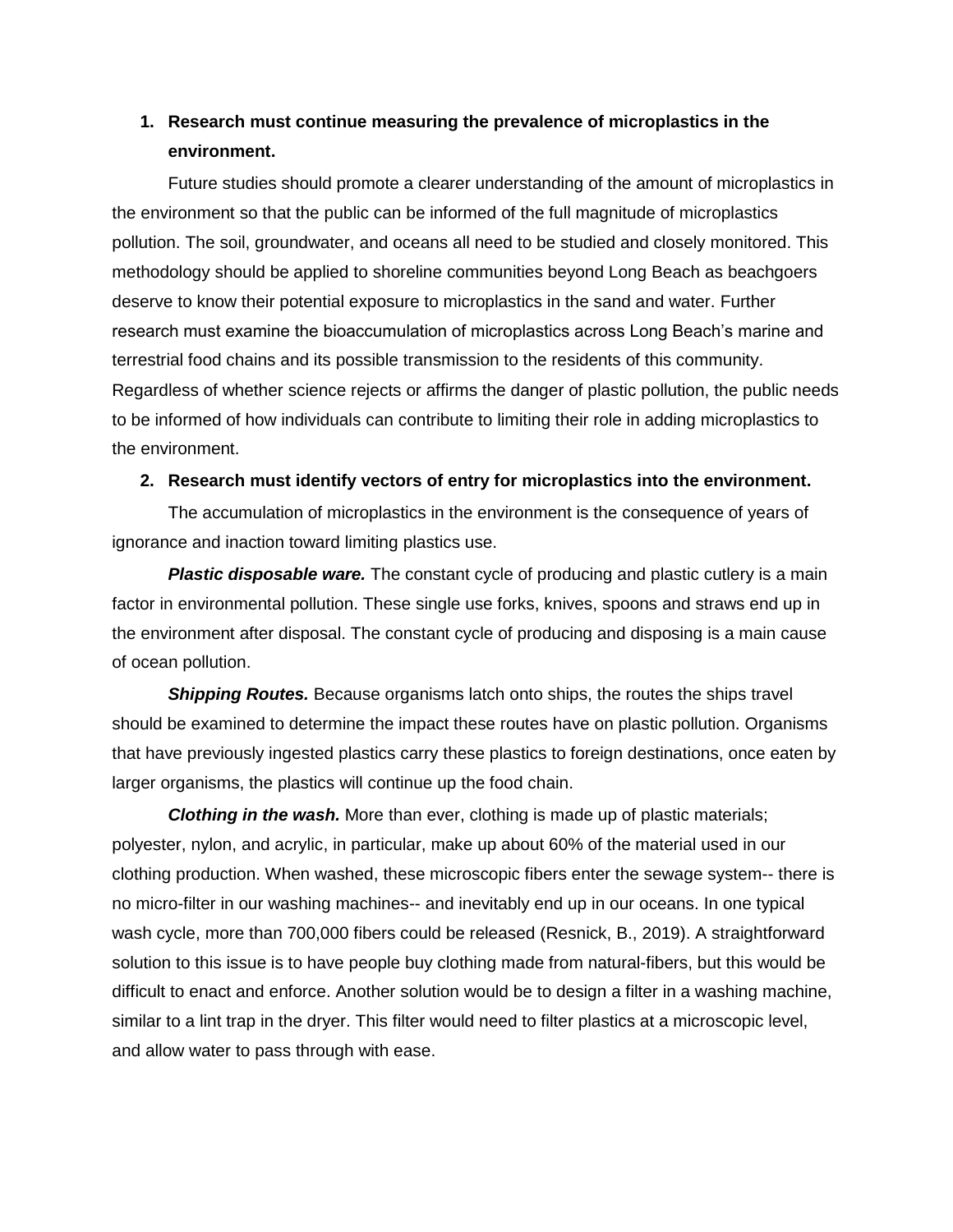*Cosmetics.* Within the beauty industry, extensive packaging is used to contain and to ship products. This realization was made in 2017, and since then many beauty companies have changed their ways to compensate for the pollution they created. Although further pollution has ceased, the pollution created prior to the packing changes has made a large impact. Some top natural brands are avoiding plastics altogether (Alternative Apparel, People Tree, Stella McCartney, and Matt & Nat), as all of these companies should also be avoiding plastic use (Munir, A., 2019).

#### **3. Research must identify and test plastics alternatives.**

Many biodegradable options exist that can limit the addition of plastics into the environment. For instance, the use of paper straws instead of plastics has been implemented in some restaurants, and I see no reason why the movement should not move to all restaurants. Small restaurants and fast food establishments can adopt biodegradable cutlery alternatives instead of the thousands of disposable plastic cutlery used each day. These alternatives already exist, and it is necessary for them to be popularized. Further research could follow a behavioral psychology approach designing effective ways to persuade and motivate the public to adopt plastics alternatives. From a materials engineering perspective, researchers can explore methods to address criticisms of plastics alternatives: designing biodegradable coatings that can maintain the integrity of paper straws during use, increasing the tensile strength of nonplastics utensils, and increasing the durability of biodegradable plates and bowls. Additional research must examine the carbon and resource footprint of plastics alternatives, ensuring that limiting the amounts of microplastics in the environment does not come at the cost of additional carbon emissions and chemical pollutants.

# **4. Outreach must be made to corporate entities to reduce plastics use in their packaging.**

Meaningful change to the issue of plastic pollution can begin with changing the extensive use of plastics in my school, by designing an action plan so that all schools can switch from plastic straws and cutlery to paper and biodegradable products. After starting in my school, I will connect with local businesses and corporations. I aim to partner with local restaurants (fast food, family) and work with them to make them aware of how much they contribute to the plastics pollution crisis and how they can choose biodegradable alternatives to cups and straws. Integral to these efforts will be research examining best practices for engaging with administration and for-profit entities, and examining case studies (Silent Spring) where individual efforts brought about substantive actions. Consequently, research will help drive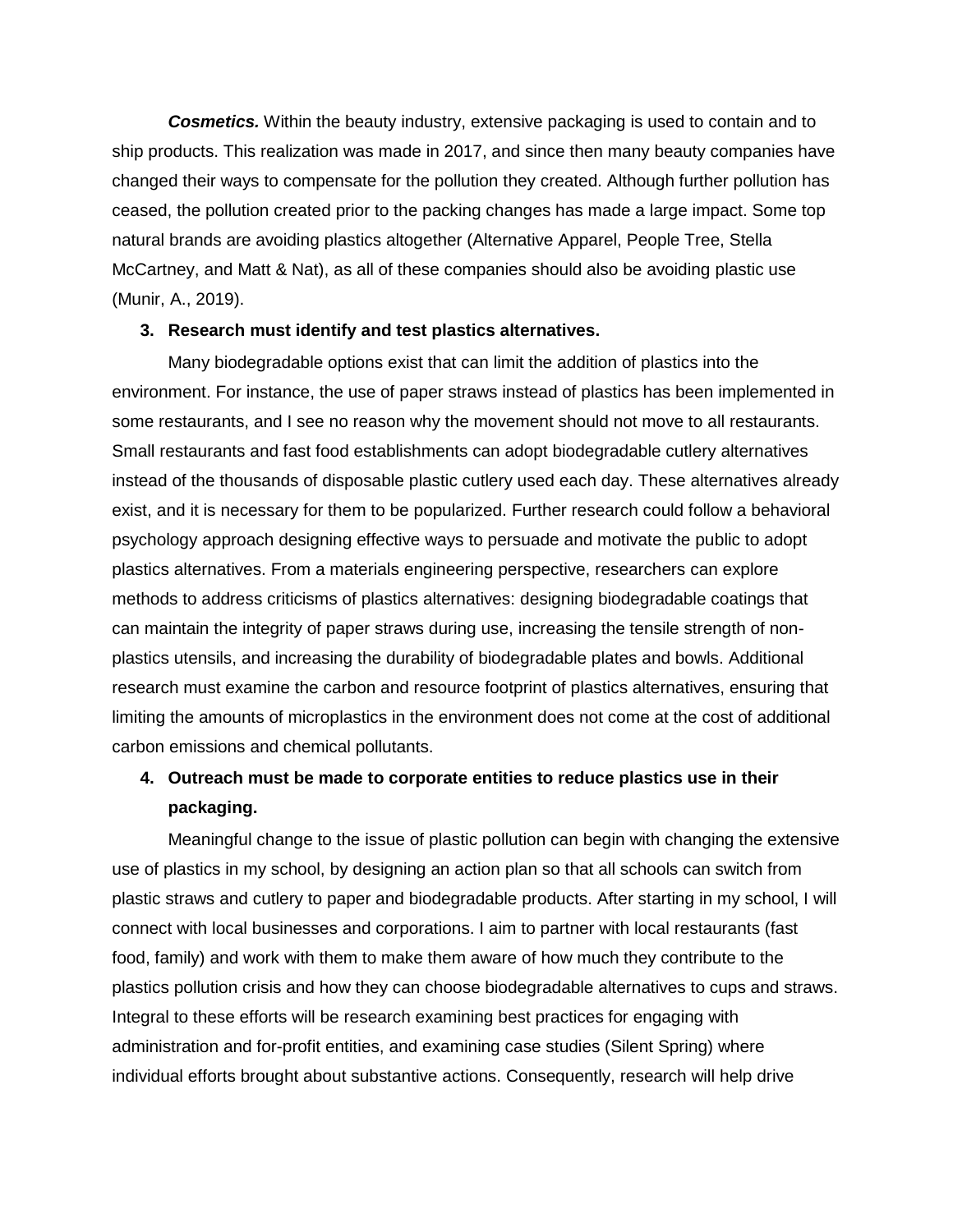activism, increasing the likelihood of recreating historic successes that connect communities, businesses, and governments.

# **5. Residents should be surveyed about their level of concern and behavioral science leveraged to design targeted outreach and information campaigns and to identify best practices of persuasion to change behavior.**

Surveys can evaluate the attitudes of individuals about the increase in plastic pollution in our current environment. Surveys would help researchers identify the priorities of any given community allowing education and outreach actions to be tailored to the needs, preferences, and cultures of those communities.

# **6. Outreach to local government entities to promote and establish a precedent of change.**

Finally, research must translate to community action which, in turn, will inform civic leaders of a determination for change on the part of their constituents. Efforts should be made to recruit local assemblymen to support legislation that limits plastics use. Progress has already been made in a neighboring county where plastic bags are currently taxed at five cents with each purchase increasing community use of reusable bags, thereby decreasing plastics consumption.

## **Conclusion**

Humans are just beginning to grasp the full consequences of the unbridled exploitation of the environment: rising sea levels, raging wildfires, polluted oceans -- the Anthropocene presents two choices: environmental stewardship and remediation, or continued insults to the environment and our own, seemingly inevitable, self-destruction. My hope is that my efforts promote the realization that our looming destruction is not inevitable, that every person can make meaningful contributions through even minor lifestyle changes, and in this case, a shift in mindset becomes a powerful force for preventability an irreversible, plastic-polluted Earth. From the work of a 17-year old high school senior, and with politicians and the will of the community on the side of change, a decrease in plastics pollution is not only attainable but also inevitable.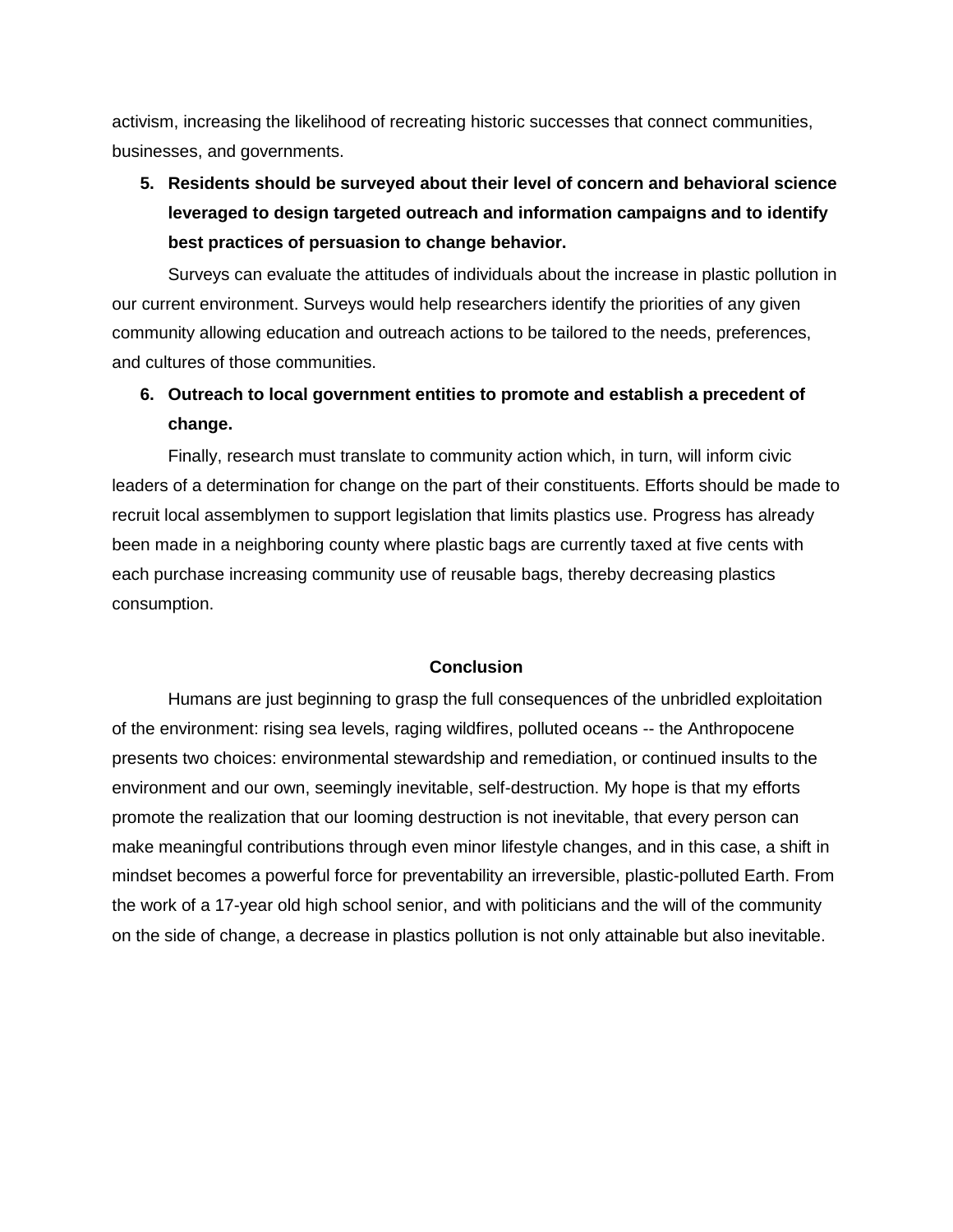## **Appendix Section**

**Appendix 1: (**Gibbens, S. (2019, August 16). See the complicated landscape of plastic bans in the U.S. Retrieved from [https://www.nationalgeographic.com/environment/2019/08/map](https://www.nationalgeographic.com/environment/2019/08/map-shows-the-complicated-landscape-of-plastic-bans/#close)[shows-the-complicated-landscape-of-plastic-bans/#close.](https://www.nationalgeographic.com/environment/2019/08/map-shows-the-complicated-landscape-of-plastic-bans/#close)**) – Bans on Plastics, and Bans on Bans**



**Appendix 2: Core Sampler outlined by Tufts University**

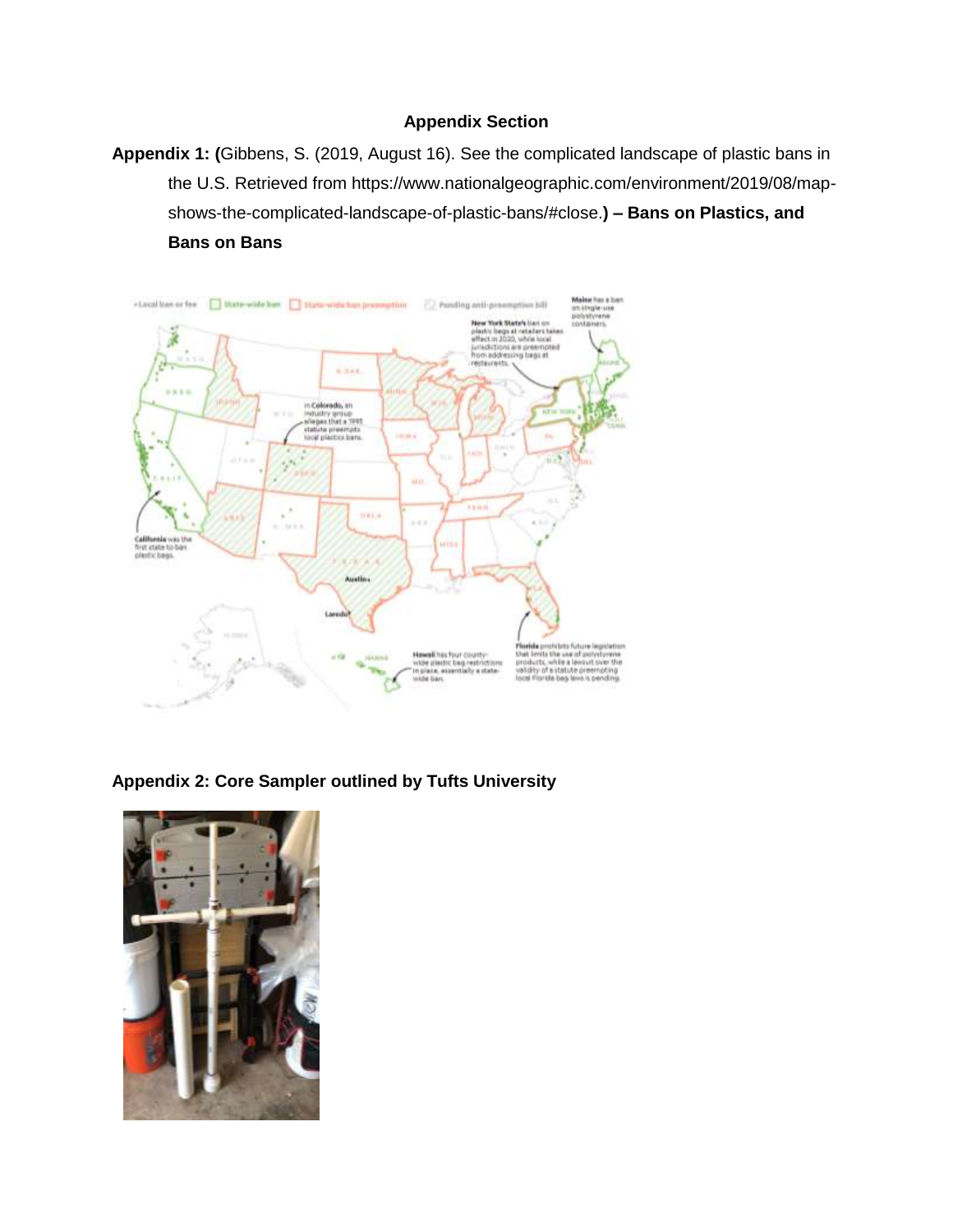## **References**

- Borunda, A. (2019, March 22). This young whale died with 88 pounds of plastic in its stomach. Retrieved from https://www.nationalgeographic.com/environment/2019/03/whale-dies-88-pounds-plastic-philippines/
- Blasey, L. (2018, January 3). Suffolk County's 5-cent fee for plastic and paper bags, explained. *Long Island Newsday*. Retrieved October 17, 2018, from https://www.newsday.com/long-island/suffolk/suffolk-plastic-paper-bag-fee-1.15786305
- Brown, M. A., Dissanayake, A., Galloway, T. S., Lowe, D. M., & Thompson, R. C. (2008, May 30). Ingested Microscopic Plastic Translocates to the Circulatory System of the Mussel, Mytilus edulis. Retrieved November 8, 2019, from https://pubs.acs.org/doi/abs/10.1021/es800249a
- Casey, G., & Searcy, S. (n.d.). Microplastic Consumption by Mole Crabs (Emerita analoga) in Mission Beach. Retrieved October 10, 2019, from https://www.sandiego.edu/sustainability/documents/SP19 Microplastic Consumption by Mole Crabs in Mission Beach.pdf

Christensen, K. (2017, September 14). How Much Plastic Do You Want In Your Oysters and Clams? Retrieved October 16, 2018, from [https://www.nytimes.com/2016/02/19/nyregion/-nyregion-00plastic-beads-water](https://www.nytimes.com/2016/02/19/nyregion/-nyregion-00plastic-beads-water-pollution.html)[pollution.html](https://www.nytimes.com/2016/02/19/nyregion/-nyregion-00plastic-beads-water-pollution.html)

Clearwater (n. d.). What Are The Human Health Effects Of PCBs? Retrieved November 6, 2019, from<https://www.clearwater.org/news/pcbhealth.html>

Deane. (2019, March 6). Mole Crabs. Retrieved from [http://www.eattheweeds.com/emerita](http://www.eattheweeds.com/emerita-mole-crab-munchy-crunchies-2/)[mole-crab-munchy-crunchies-2/](http://www.eattheweeds.com/emerita-mole-crab-munchy-crunchies-2/)

Dissection of Decapod Crustacean . (n.d.). Retrieved from <https://courses.pbsci.ucsc.edu/eeb/bioe122/LabManual/Emerita/emerita.pdf>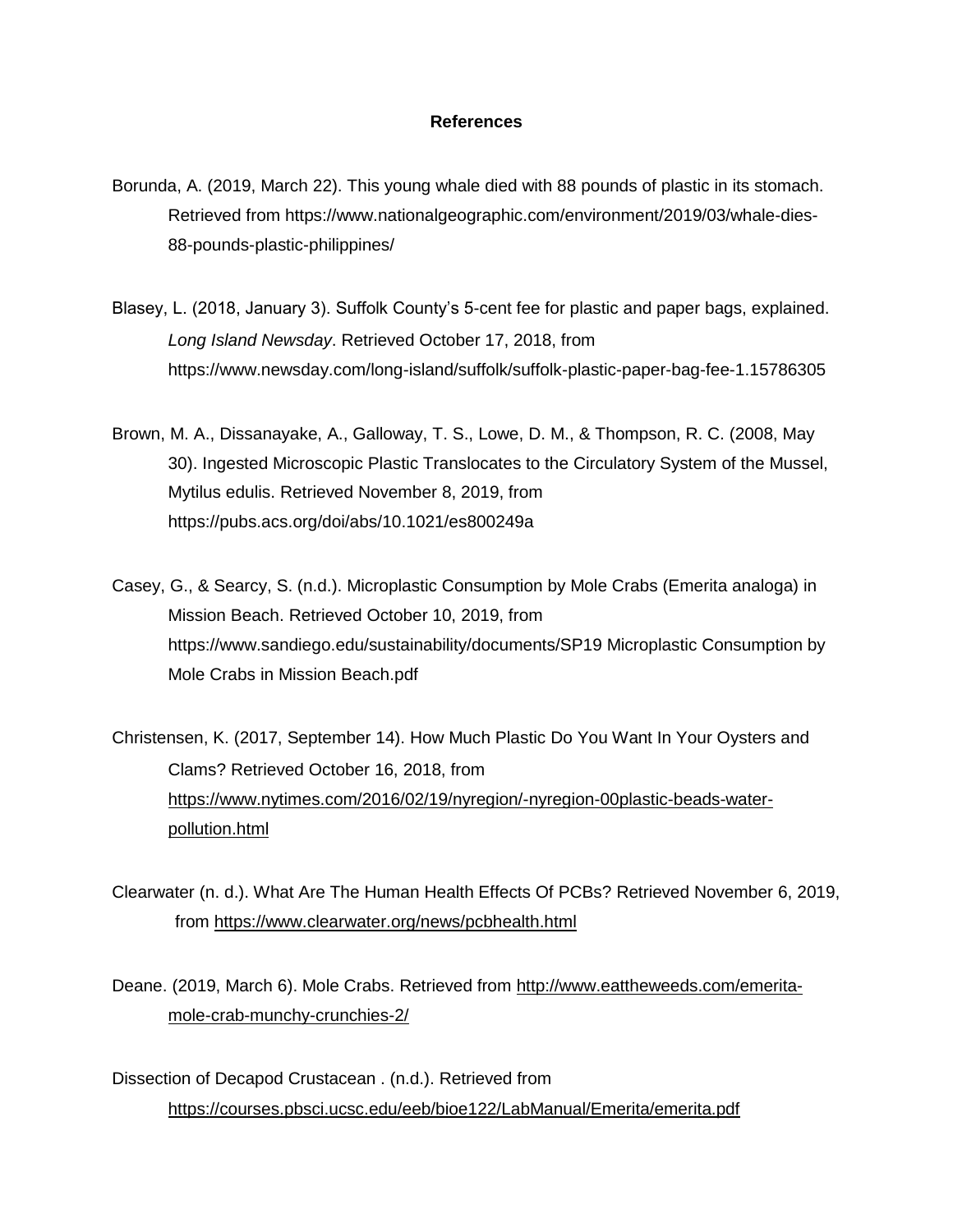Erni-Cassola, G., Gibson, M. I., Thompson, R. C., & Christie-Oleza, J. A. (2017, December 05). Lost, but Found with Nile Red: A Novel Method for Detecting and Quantifying Small Microplastics (1 mm to 20 μm) in Environmental Samples. Retrieved from <https://www.ncbi.nlm.nih.gov/pubmed/29112813>

Emerita analoga. (2018, December 19). Retrieved from [https://en.wikipedia.org/wiki/Emerita\\_analoga](https://en.wikipedia.org/wiki/Emerita_analoga)

Emerita talpoida. (2018, October 10). Retrieved from [https://en.wikipedia.org/wiki/Emerita\\_talpoida](https://en.wikipedia.org/wiki/Emerita_talpoida)

Foderaro, L. W. (2016, February 18). Study Investigates Proliferation of Plastic in Waterways Around New York. Retrieved October 16, 2018, from [https://www.nytimes.com/2016/02/19/nyregion/-nyregion-00plastic-beads-water](https://www.nytimes.com/2016/02/19/nyregion/-nyregion-00plastic-beads-water-pollution.html)[pollution.html](https://www.nytimes.com/2016/02/19/nyregion/-nyregion-00plastic-beads-water-pollution.html)

Gibbens, S. (2019, August 16). See the complicated landscape of plastic bans in the U.S. Retrieved from [https://www.nationalgeographic.com/environment/2019/08/map-shows](https://www.nationalgeographic.com/environment/2019/08/map-shows-the-complicated-landscape-of-plastic-bans/#close)[the-complicated-landscape-of-plastic-bans/#close](https://www.nationalgeographic.com/environment/2019/08/map-shows-the-complicated-landscape-of-plastic-bans/#close)

Harvey, F., & Watts, J. (2018, October 22). Microplastics found in human stools for the first time. Retrieved April/May, 2019, from [https://www.theguardian.com/environment/2018/oct/22/microplastics-found-in-human](https://www.theguardian.com/environment/2018/oct/22/microplastics-found-in-human-stools-for-the-first-time)[stools-for-the-first-time](https://www.theguardian.com/environment/2018/oct/22/microplastics-found-in-human-stools-for-the-first-time)

Hydrogen Peroxide Procedure. (n.d.). Retrieved from https://depts.washington.edu/flowlab/Cell Analysis Facility/SOP HydrogenPeroxideSOP.pdf

Long Beach, NY The City by the Sea. (n.d.). Retrieved from [https://www.longbeachny.gov/index.asp?SEC=33BD7D65-42BC-45CB-ABAB-A6E2B4](https://www.longbeachny.gov/index.asp?SEC=33BD7D65-42BC-45CB-ABAB-A6E2B4FB1BFB&DE=46B0B5BF-7383-46F6-82D8-1640129B7016) [FB1BFB&DE=46B0B5BF-7383-46F6-82D8-1640129B7016](https://www.longbeachny.gov/index.asp?SEC=33BD7D65-42BC-45CB-ABAB-A6E2B4FB1BFB&DE=46B0B5BF-7383-46F6-82D8-1640129B7016)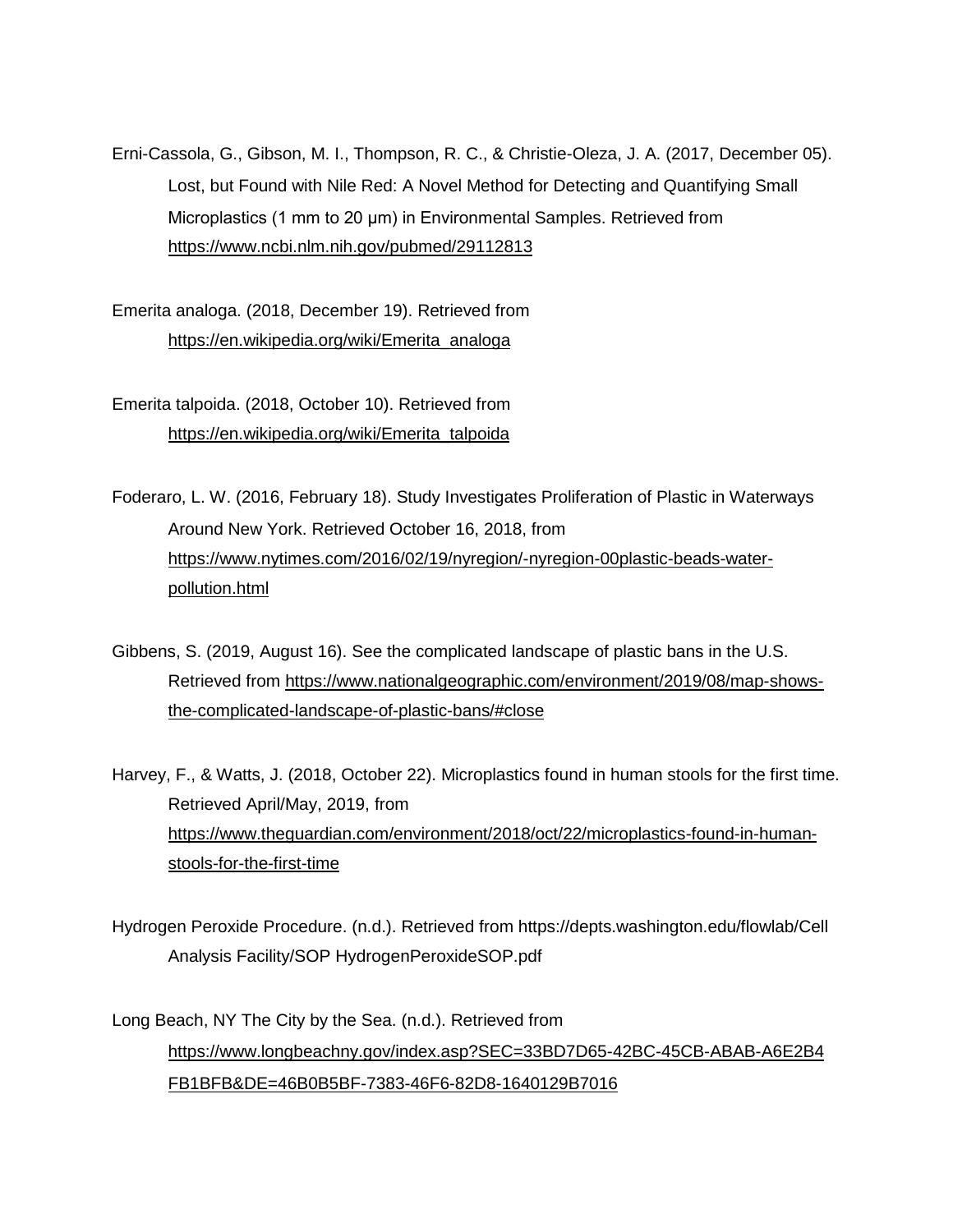- Maes, T., Jessop, R., Wellner, N., Haupt, K., & Mayes, A. G. (2017). Imaging Microplastics Pollution. Retrieved from<https://www.ncbi.nlm.nih.gov/pmc/articles/PMC5353725/>
- Magadini, D. L., Louw, R. S., Perez-Perez, Y., Sarker, R. T., Torrez, T., & Goes, J. I. (n.d.). Microplastics in Faunal Tissue of Marine Organisms. Retrieved October 16, 2018, from [https://www.riverkeeper.org/wp-content/uploads/2018/04/Microplastics-2-2017-](https://www.riverkeeper.org/wp-content/uploads/2018/04/Microplastics-2-2017-Poster.pdf) [Poster.pdf](https://www.riverkeeper.org/wp-content/uploads/2018/04/Microplastics-2-2017-Poster.pdf)
- Munir, A. (2019, February 27). 6 Eco-Friendly Fashion Brands To Inspire You In 2019. Retrieved November 7, 2019, from https://www.trustedclothes.com/blog/2019/02/27/6 eco-friendly-fashion-brands-to-inspire-you-in-2019/
- National Geographic Society. (2012, October 9). Great Pacific Garbage Patch. Retrieved October 28, 2019, from https://www.nationalgeographic.org/encyclopedia/great-pacificgarbage-patch/
- New York's Waterways Are Swimming in Plastic Microbeads. (2018, June 29). Retrieved from <https://blogs.ei.columbia.edu/2017/08/16/new-york-waters-swimming-in-plastics/>
- N. (2018, June 25). What Are Microplastics? Retrieved October 16, 2018, from <https://oceanservice.noaa.gov/facts/microplastics.html>
- Laboratory Methods for the Analysis of Microplastics in the Marine Environment. (n.d.). Retrieved from [https://marinedebris.noaa.gov/sites/default/files/publications](https://marinedebris.noaa.gov/sites/default/files/publications-files/noaa_microplastics_methods_manual.pdf)[files/noaa\\_microplastics\\_methods\\_manual.pdf](https://marinedebris.noaa.gov/sites/default/files/publications-files/noaa_microplastics_methods_manual.pdf)
- Lamizana, B. (n.d.). Plastic planet: How tiny plastic particles are polluting our soil. Retrieved October 25, 2019, from [https://www.unenvironment.org/news-and-stories/story/plastic](https://www.unenvironment.org/news-and-stories/story/plastic-planet-how-tiny-plastic-particles-are-polluting-our-soil)[planet-how-tiny-plastic-particles-are-polluting-our-soil](https://www.unenvironment.org/news-and-stories/story/plastic-planet-how-tiny-plastic-particles-are-polluting-our-soil)

Our Oceans: A Plastic Soup. (2018, June 18). Retrieved from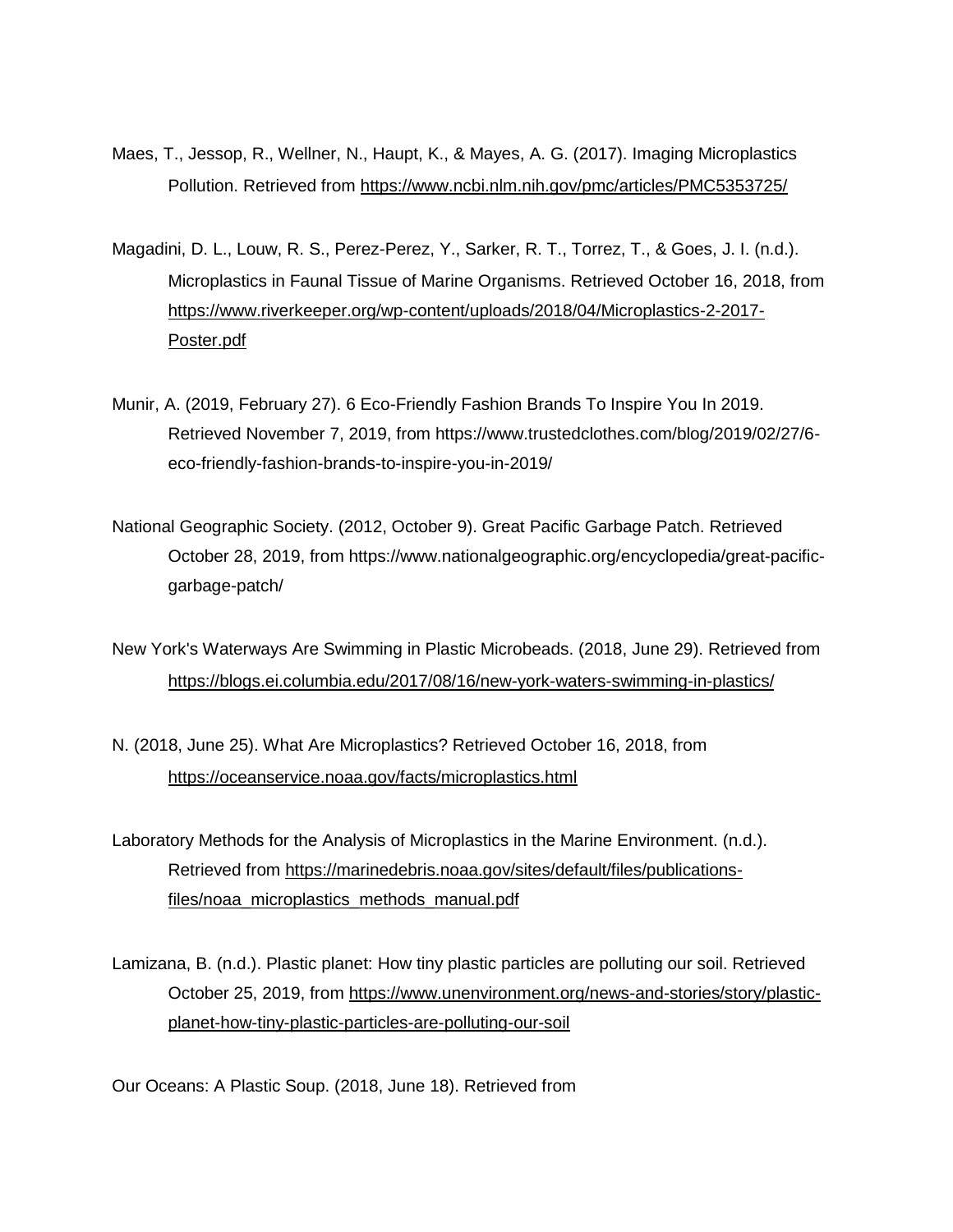<https://blogs.ei.columbia.edu/2011/01/26/our-oceans-a-plastic-soup/>

- Parrish, T. N. (2019, March 22). Report: 1.1B fewer plastic bags used in Suffolk. Retrieved from https://www.newsday.com/long-island/suffolk/suffolk-plastic-bag-law-1.28787005
- Peck, D. C., & Olmstead, D. (2009, April). Geographic distribution and local incidence of invasive crane flies in the Northeast. Retrieved May 31, 2019, from [http://www.hort.cornell.edu/turf/shortcourse/crane\\_fly\\_distribution.pdf](http://www.hort.cornell.edu/turf/shortcourse/crane_fly_distribution.pdf)

Plastic microbeads. (n.d.). Retrieved from [https://www.environment.gov.au/protection/waste](https://www.environment.gov.au/protection/waste-resource-recovery/plastics-and-packaging/plastic-microbeads)[resource-recovery/plastics-and-packaging/plastic-microbeads](https://www.environment.gov.au/protection/waste-resource-recovery/plastics-and-packaging/plastic-microbeads)

- Pritzker, P., Sullivan, K. D., & Callender, R. (2015, July). Laboratory Methods for the Analysis of Microplastics in the Marine Environment. Retrieved October 16, 2018, from [https://marinedebris.noaa.gov/sites/default/files/publications](https://marinedebris.noaa.gov/sites/default/files/publications-files/noaa_microplastics_methods_manual.pdf)[files/noaa\\_microplastics\\_methods\\_manual.pdf](https://marinedebris.noaa.gov/sites/default/files/publications-files/noaa_microplastics_methods_manual.pdf)
- Puerto Rican sand crab. (2018, October 28). Retrieved from https://en.wikipedia.org/wiki/Puerto Rican sand crab
- Qiqing, Chen (2019, June 21). AbstractMicroplastics (MPs) and mesoplastics are able to sorb harmful substances and often contain additives. Leaching of endocrine disrupting chemicals from marine microplastics and mesoplastics under common life stress conditions. Retrieved from https://www.sciencedirect.com/science/article/pii/S0160412019303137
- Resnick, B. (2019, January 11). More than ever, our clothes are made of plastic. Just washing them can pollute the oceans. Retrieved from [https://www.vox.com/the](https://www.vox.com/the-goods/2018/9/19/17800654/clothes-plastic-pollution-polyester-washing-machine)[goods/2018/9/19/17800654/clothes-plastic-pollution-polyester-washing-machine](https://www.vox.com/the-goods/2018/9/19/17800654/clothes-plastic-pollution-polyester-washing-machine)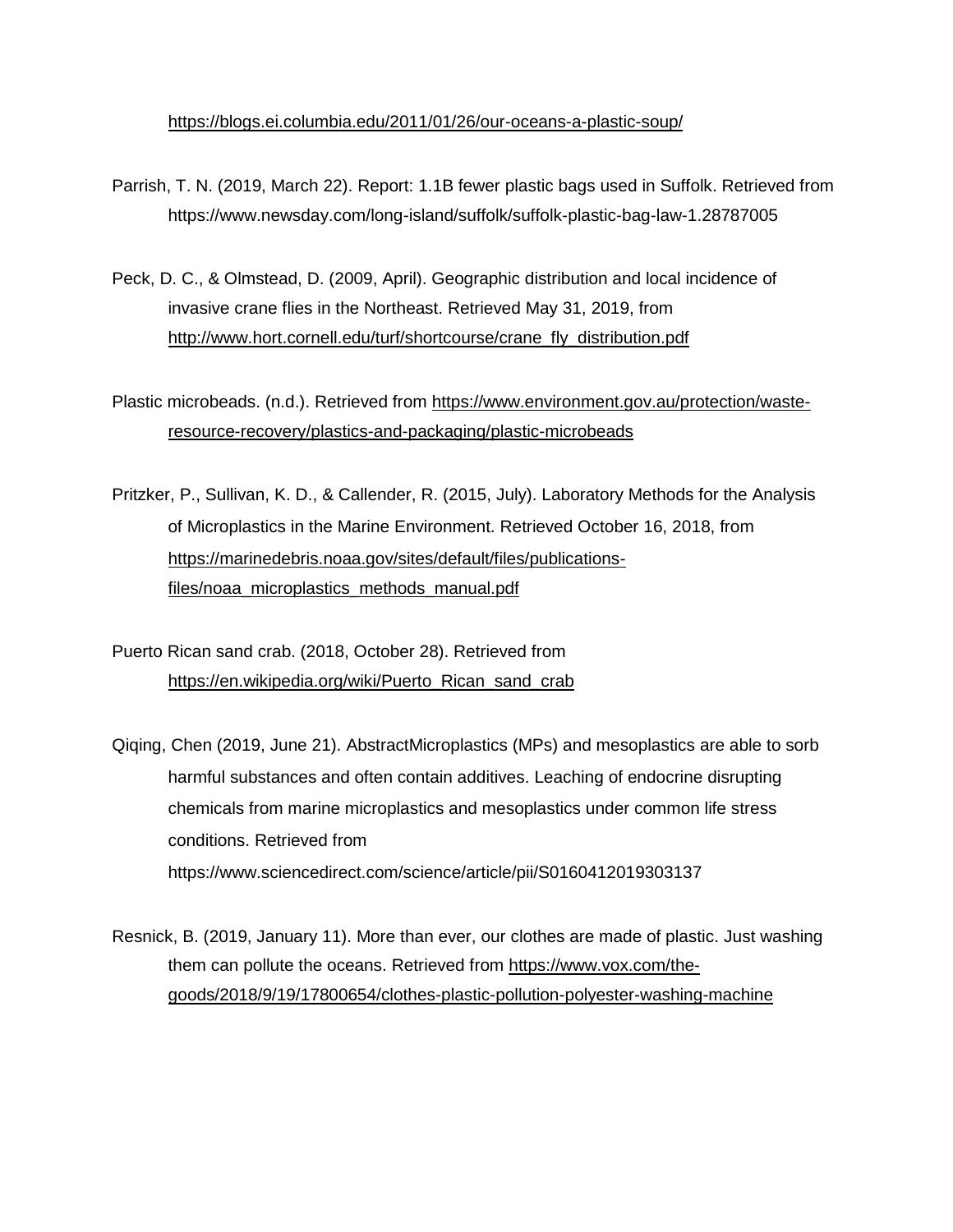- Rubin, B. S. (2011, May 13). Bisphenol A: An endocrine disruptor with widespread exposure and multiple effects. Retrieved October 29, 2019, from <https://www.sciencedirect.com/science/article/abs/pii/S0960076011001063>
- Safina, C., Safina, C., Pearce, F., Pearce, F., Montaigne, F., & Montaigne, F. (2019, June 5). Americans Consume Tens of Thousands of Microplastic Particles Every Year. Retrieved November 7, 2019, from [https://e360.yale.edu/digest/americans-consume-tens-of](https://e360.yale.edu/digest/americans-consume-tens-of-thousands-of-microplastic-particles-annually)[thousands-of-microplastic-particles-annually](https://e360.yale.edu/digest/americans-consume-tens-of-thousands-of-microplastic-particles-annually)
- Sand crab. (n.d.). Retrieved from [https://www.montereybayaquarium.org/animals-and](https://www.montereybayaquarium.org/animals-and-exhibits/animal-guide/invertebrates/sand-crab)[exhibits/animal-guide/invertebrates/sand-crab](https://www.montereybayaquarium.org/animals-and-exhibits/animal-guide/invertebrates/sand-crab)
- Schwartz, J. (2013, December 14). Scientists Turn Their Gaze Toward Tiny Threats to Great Lakes. Retrieved from [https://www.nytimes.com/2013/12/15/us/scientists-turn-their-gaze-toward-tiny-threats-to](https://www.nytimes.com/2013/12/15/us/scientists-turn-their-gaze-toward-tiny-threats-to-great-lakes.html?module=inline)[great-lakes.html?module=inline](https://www.nytimes.com/2013/12/15/us/scientists-turn-their-gaze-toward-tiny-threats-to-great-lakes.html?module=inline)
- Science Daily (2019, June 5). Estimating microplastic consumption. Retrieved November 6, 2019, from<https://www.sciencedaily.com/releases/2019/06/190605100332.htm>
- Smith, M., Love, D. C., Rochman, C. M., & Neff, R. A. (2018, September). Microplastics in Seafood and the Implications for Human Health. Retrieved October 28, 2019, from <https://www.ncbi.nlm.nih.gov/pmc/articles/PMC6132564/>

Swash. (2019, May 23). Retrieved from<https://en.wikipedia.org/wiki/Swash>

The Pacific Mole Crab. (n.d.). Retrieved from <http://www.cabrillo.edu/~jcarothers/ecology/EcoWebSite/lab/sandcrab.pdf>

The Story of Microfibers. (n.d.). Retrieved from [https://storyofstuff.org/movies/story-of](https://storyofstuff.org/movies/story-of-microfibers/)[microfibers/](https://storyofstuff.org/movies/story-of-microfibers/)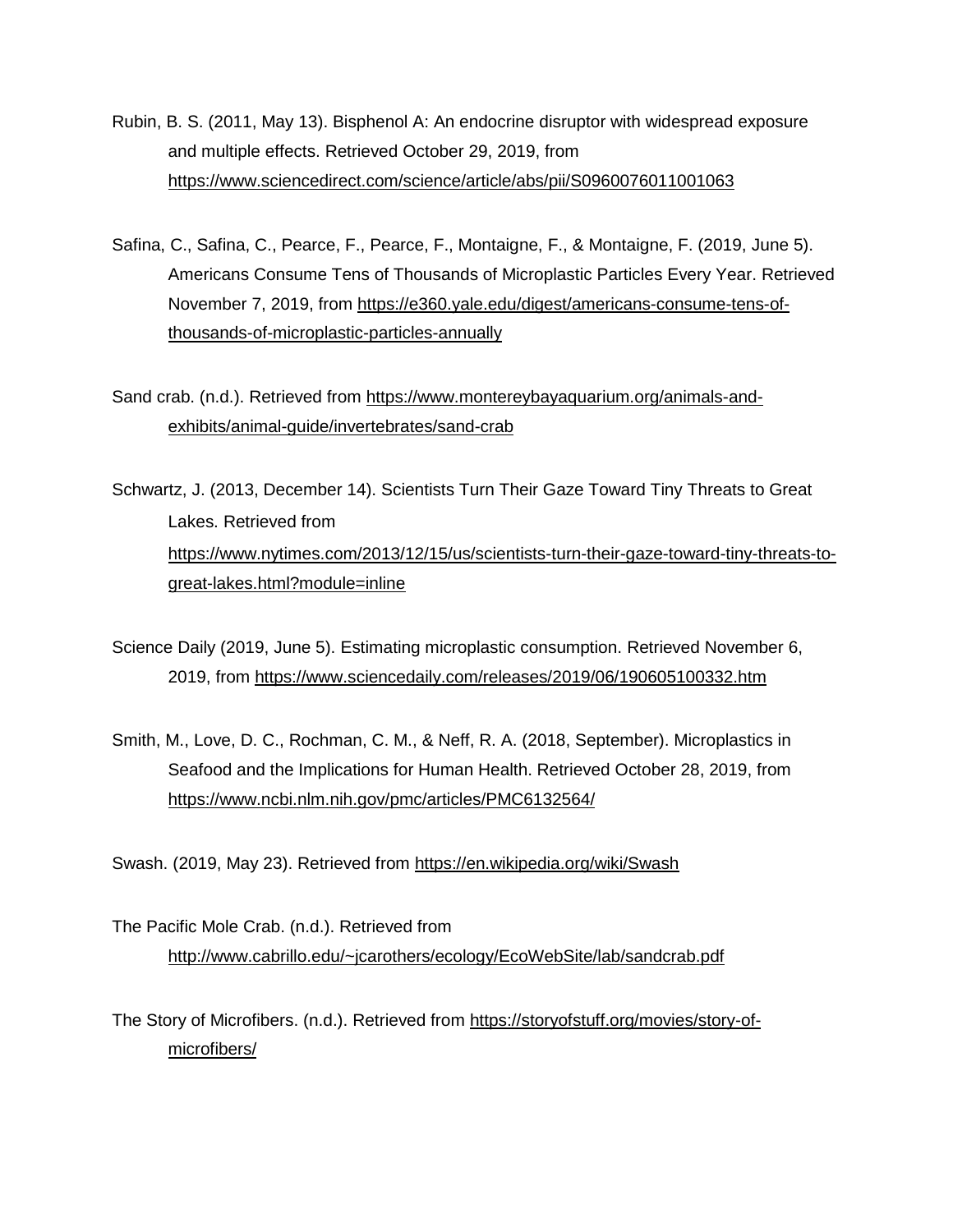Today's dissection explores the intricate design of a decapod crustacean. (n.d.). Retrieved June 4, 2019, from

<https://courses.pbsci.ucsc.edu/eeb/bioe122/LabManual/Emerita/emerita.pdf>

University, T. (n.d.). Making the PVC Core Driver and PVC Coring Tubes. Retrieved from [https://eos.tufts.edu/varves/Field/Core\\_Driver\\_Instructions\\_Tufts.pdf](https://eos.tufts.edu/varves/Field/Core_Driver_Instructions_Tufts.pdf)

Using DNA Barcodes to Identify and Classify Living Things. (n.d.). Retrieved from <https://www.dnabarcoding101.org/files/using-dna-barcodes.pdf>

Watts, A., Lewis, C., Goodhead, R., Beckett, S. J., Moger, J., Tyler, C. R., & Galloway, T. (2014, July 2). Uptake and retention of microplastics by the shore crab Carcinus maenas. Retrieved November 6, 2019, from <https://s3.amazonaws.com/academia.edu.documents/39294027/0deec53b3b9f9200610> 00000.pdf?response-content-disposition=inline; filename=Uptake\_and\_Retention\_of\_Microplastics\_by.pdf&X-Amz-Algorithm=AWS4- HMAC-SHA256&X-Amz-Credential=AKIAIWOWYYGZ2Y53UL3A/20191106/us-east-1/s3/aws4\_request&X-Amz-Date=20191106T145851Z&X-Amz-Expires=3600&X-Amz-SignedHeaders=host&X-Amz-Signature=c5924a6381029b48816bffa59c7773a24ca20a2e692c21fe1ea6b6a71bc5843

- Westervelt, A. (2018, December 26). It's Time We Hold the Beauty Industry Accountable for Its Plastics Problem. Retrieved from [https://www.teenvogue.com/story/the-beauty-industry](https://www.teenvogue.com/story/the-beauty-industry-)has-a-plastics-problem
- Whitmire, S. L., & Van Bloem, S. J. (2017, May 31). Quantification of Microplastics on National Park Beaches. Retrieved October 28, 2019, from https://marinedebris.noaa.gov/sites/default/files/publicationsfiles/Quantification\_of\_Microplastics\_on\_National\_Park\_Beaches.pdf

Wooden Kitchen Cutlery. (n.d.). Retrieved from [https://www.indiamart.com/proddetail/wooden](https://www.indiamart.com/proddetail/wooden-kitchen-cutlery-11357326330.html)[kitchen-cutlery-11357326330.html](https://www.indiamart.com/proddetail/wooden-kitchen-cutlery-11357326330.html)